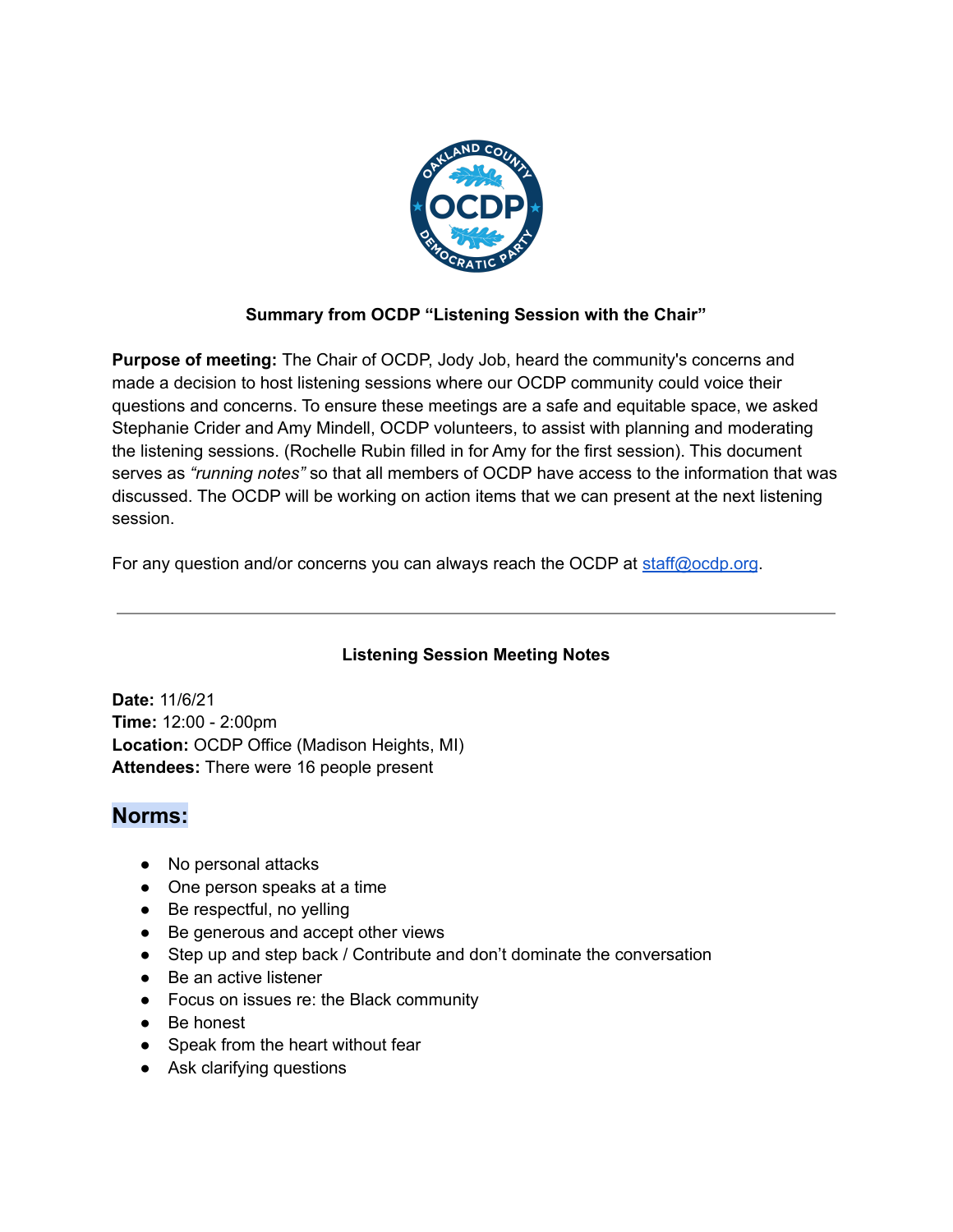# **Concerns:**

- Focus on the role of Black people
	- Discrimination occurs
	- Some people ran for office in the community and were told they were not wanted in leadership and not protected in the community
		- No protection means no money raised for them
		- Issues they run on aren't supported
		- There should be no tolerance for racists
- No communication
	- The three Black OCDP chairs should be asked for input, in particular for Black issues
- Democrats are in danger without Black support; If you don't repair relationships there will be no support for the Party
- The Party's focus is more on promoting candidates and not the issues
- No funding for Black candidates
	- Women in particular have difficulty climbing up the ladder in the Party
		- Hardest workers for the party
- Young Black people feel they don't have a voice and role in the Party
- Need to do a better job of educating Black voters on issues, especially at a younger age
- More Dem engagement in the Black community before elections
	- Candidates need to make personal appearances in the community besides just going churches
	- Have something like town halls
- Dems need to lead with the goal of dismantling systemic white supremacy and replace with a system of Black justice

## **Next Steps:**

- Have more listening sessions
- Schedule town hall meetings with Black communities
- Communicate with Black Democratic Party leaders, such as club chairs
	- Not just the ones selected by the candidates
	- Also organize as partners with community leaders
- Meet the needs of the community; meet them where they are
	- $\circ$  If someone from the Black community calls OCDP or elected officials there should be a date on the calendar (for a meeting) with a follow up
	- Don't come to my town unless you're willing to talk to me
- If a candidate is afraid to go where Black voters live, then they should not be running for the Democratic Party
- Candidate development is a two to three year process
	- If you are not known in the community, then do not run